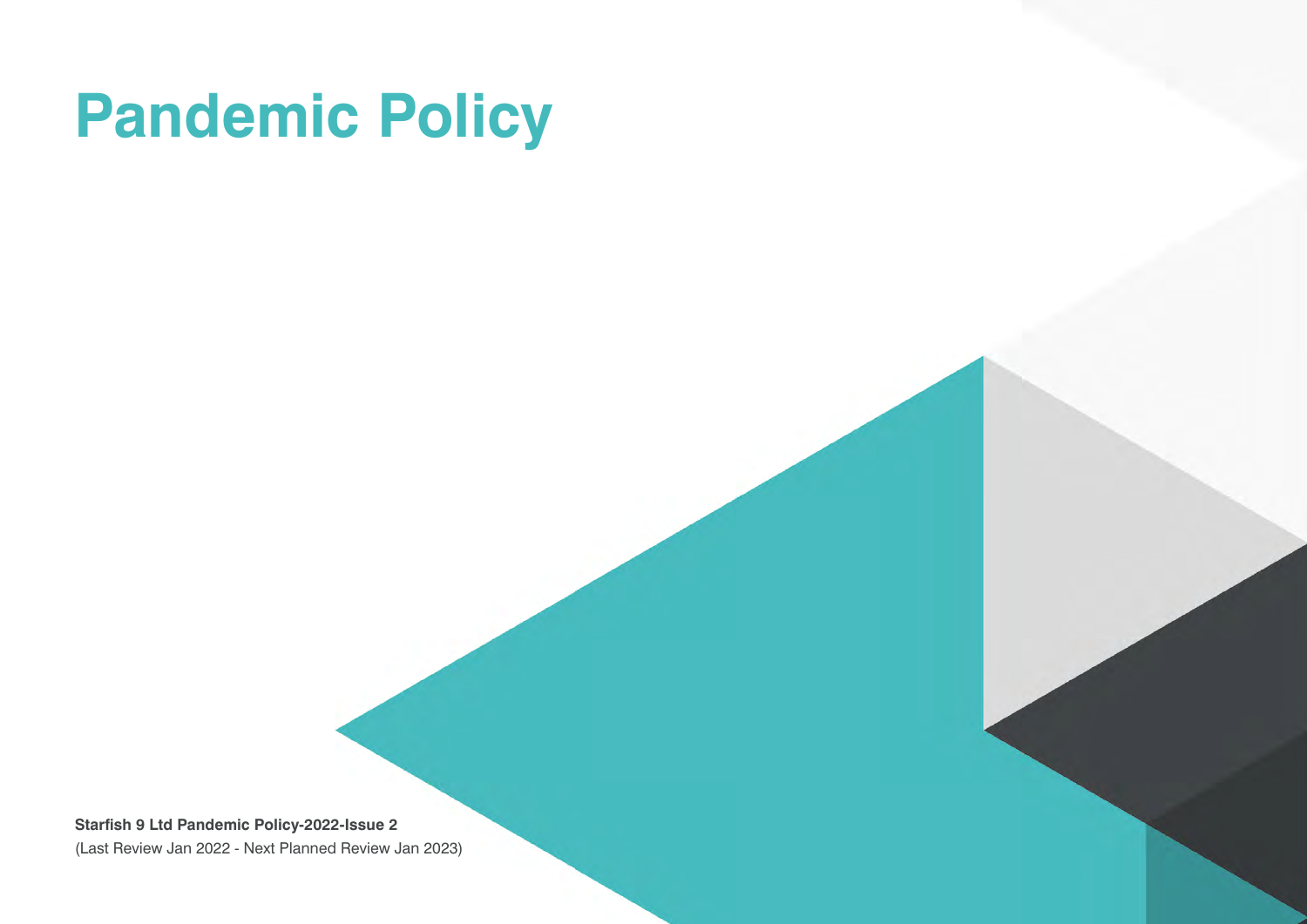# **Pandemic Policy**

### **Introduction**

When a disease outbreak happens, it can cause widespread illness and disruption to normal business services. There are many types of diseases that can cause a widespread outbreak.

In the event of pandemic outbreak, you can play a key role in protecting your health as well as in limiting the negative impact on the organisation's activities.

## **What this Policy Covers**

The aim of this policy is to ensure, so far as is reasonably practicable, the health, safety and welfare of our employees and others who may be affected by our work activities during a pandemic and to adopt measures and advice required by Government Public Health bodies and comply with all relevant all health and safety relevant legislation, including:

- Health and Safety at Work etc. Act 1974
- Management of Health and Safety at Work Regulations 1999
- The Control of Substances Hazardous to Health Regulations 2002 (as amended).

#### **Employers Responsibilities**

To ensure that all work activities are undertaken by the organisation giving due regard to current measures and advice required by Government Public Health bodies, we will:

- appoint a person within the organisation who will be responsible for identifying and keeping up to date with current measures and advice.
- ensure that credible and reliable sources of information are identified, and these resources are used to establish the organisation's safe working procedures.
- ensure that relevant risk assessments are reviewed to take account of measures and advice required to be taken by Government Public Health bodies

• ensure that relevant risk assessments take account of persons not in our employment but who could be affected by risks to their health and safety, arising out of, or in connection with our work activities.

• provide such information, instruction, training, and supervision as is necessary to ensure all employees and others understand the measures to be taken to protect themselves, their colleagues and any other person who may be affected by our work activities.

• ensure that adequate resources are made available to fulfil the requirements of this policy; and

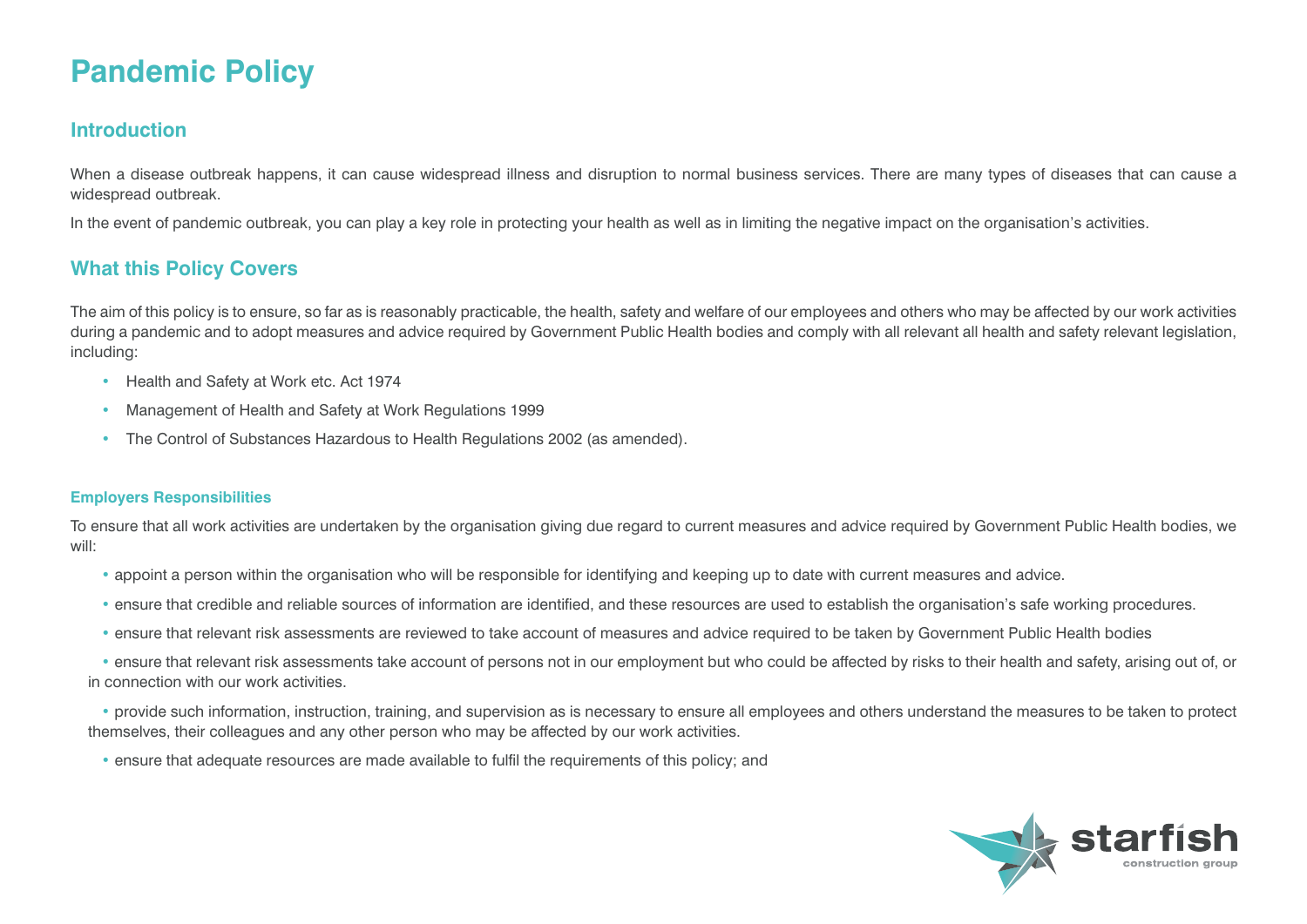• review this policy at least annually or more frequently if significant changes occur.

To minimise disruption to normal business service by a pandemic outbreak goods, services and functions of the organisation that are essential to its operations and survival will be defined and the Company will:

• establish flexible working policies, enabling employees and line managers to agree homeworking, different shift patterns, or relocation to a site more local to the employee's home where appropriate.

- develop an order of succession to detail which functions/services can be carried out by employees.
- ensure wherever possible that all equipment essential to maintain the Company's operations is available.
- only essential business travel will be permitted during a pandemic, and procedures for approving travel will be tightened, requiring prior authorisation.

• the Company will monitor employees' travel plans and new procedures for notifying employees' location during periods of business travel may be introduced in the event of a pandemic.

• employees will be provided, wherever possible, with assistance to access government- and employer-provided support services, including help and advice with personal, financial, and psychological issues.

• introducing short time working or a period of temporary layoff without pay (except for any statutory entitlement) where this is necessary.

This list of measures is not definitive, and the Company will take any other steps deemed necessary in the circumstances.

# **Employee Responsibilities**

You will be expected to adhere to any guidance and instructions issued to you by the Company during the pandemic. These may include:

- asking you to be flexible, to a reasonable extent, in terms of your working hours, to meet the needs of the business. At times, the needs of the Company will require your working hours to be modified and you will be expected to vary your hours of work accordingly.
	- advising employees to avoid face-to-face meetings and to use teleconferencing, videoconferencing, and the internet instead, where possible.
	- advising employees to avoid crowded places or heavily populated gatherings (e.g., sporting events).
	- advising employees to avoid congregating at break times, including in work-provided [restaurants/cafeteria]; and
	- avoiding travelling at busy periods on public transport (e.g., staggered starting times).

#### **Procedure**

To fulfil our responsibilities as outlined above, we will:

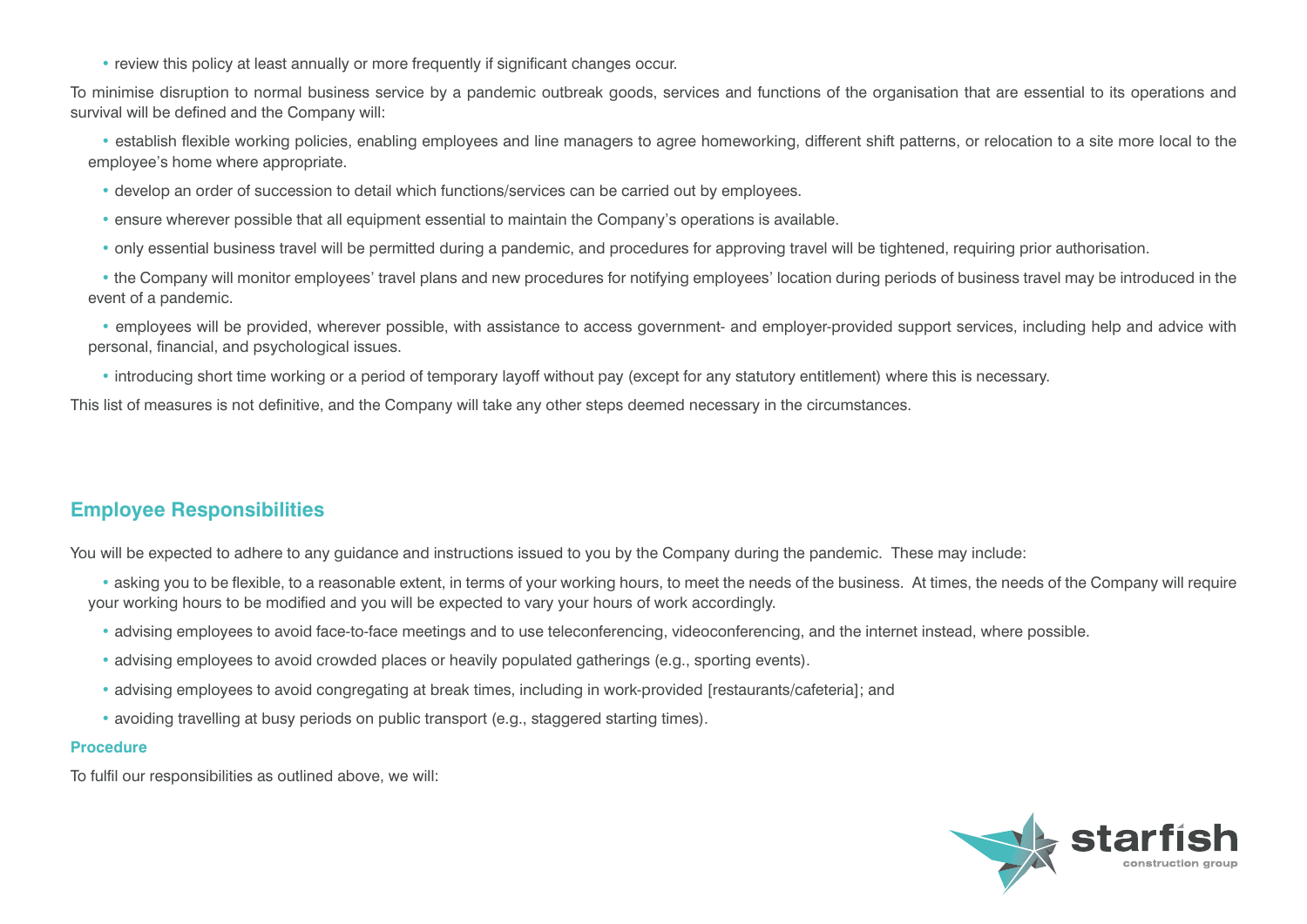• appoint a person within the organisation who will be responsible for keeping up to date with current measures and advice from the sources of information noted above.

- prepare a list of credible and reliable sources of information and use these resources to review and revise risk assessments and establish safe working procedures.
- identify all operations and activities undertaken by our employees that could be affected.
- relevant risk assessments will be reviewed and revised frequently where necessary, taking into account:-
	- − measures and advice required to be taken by the identified credible and reliable sources.
	- − vulnerable employees.
	- − persons not in our employment but who could be affected by risks to their health and safety, arising out of, or in connection with our work activities.
- establish a robust means of two-way communication with our employees and others who could be affected.

• inform, instruct, train, and supervise all employees in the measures to be taken to protect themselves, their colleagues and any other person who may be affected by our work activities; and

• provide adequate resources to fulfil the requirements of this policy..

# **Additional Information**

#### **General**

[UK Government](https://www.gov.uk/) [Scottish Government](https://www.gov.scot/) [Welsh Assembly](http://www.assembly.wales) [Northern Ireland Assembly](http://www.niassembly.gov.uk) [National Health Service \(NHS\)](https://www.nhs.uk/) [NHS Scotland](http://www.scot.nhs.uk/) [NHS Wales](http://www.wales.nhs.uk) [Health and Social Care Services Northern Ireland](http://www.hscni.net) [Public Health England](https://www.gov.uk/government/organisations/public-health-england)